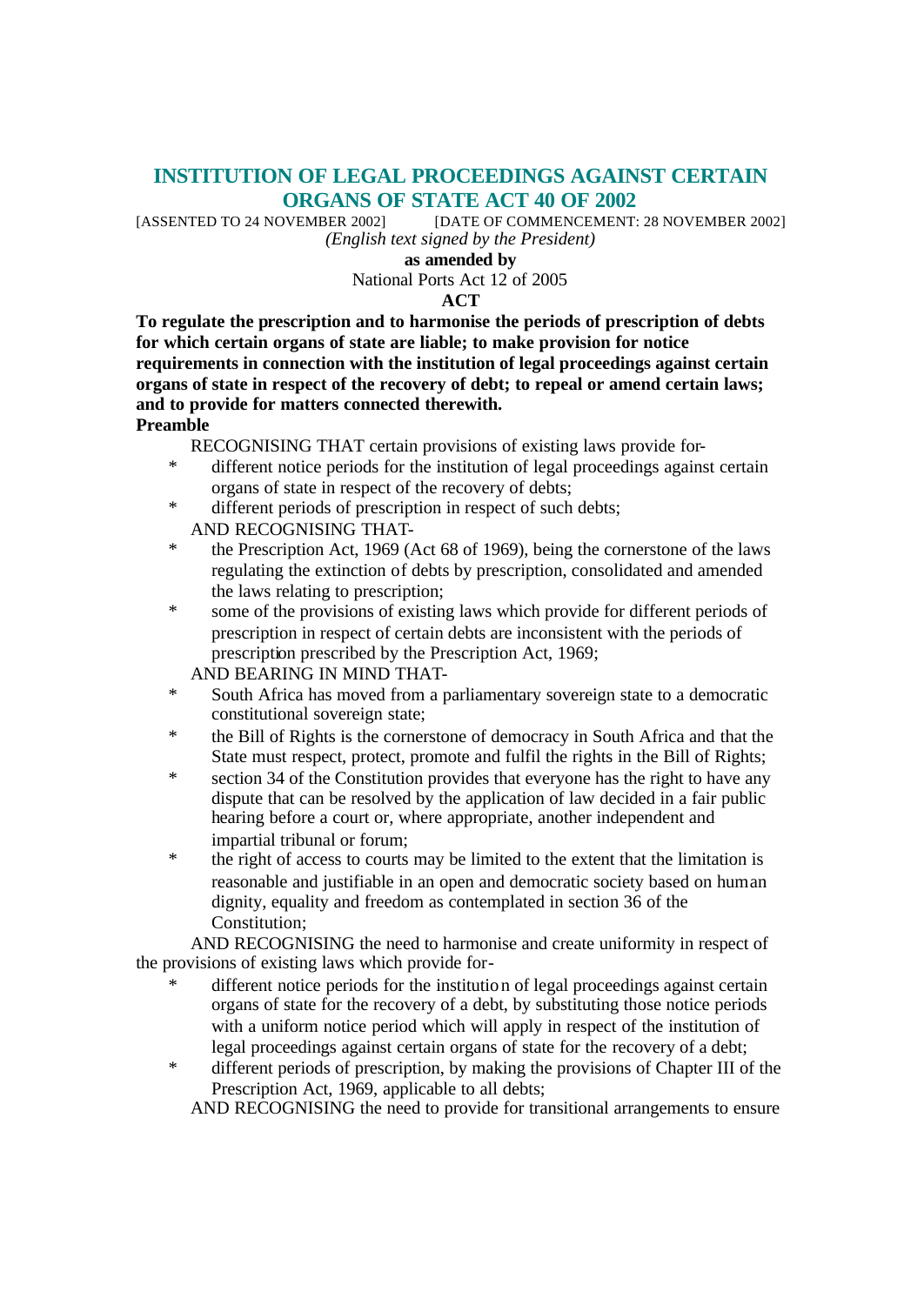a smooth transition between the various existing statutory provisions regulating notice periods for the institution of legal proceedings against certain organs of state in respect of the recovery of debts and the periods of prescription of such debts, and the provisions of this Act;

AND BEARING IN MIND the limited need, for legal or practical purposes, to retain certain provisions of existing laws which provide for-

- notice periods that differ from the envisaged uniform notice period;
- \* periods of prescription that differ from the periods of prescription prescribed by Chapter III of the Prescription Act, 1969;

BE IT THEREFORE ENACTED by the Parliament of the Republic of South Africa, as follows-

## **1 Definitions**

(1) In this Act, unless the context indicates otherwise-

**'creditor'** means a person who intends to institute legal proceedings against an organ of state for the recovery of a debt or who has instituted such proceedings, and includes such person's tutor or curator if such person is a minor or mentally ill or under curatorship, as the case may be;

**'Constitution'** means the Constitution of the Republic of South Africa, 1996 (Act 108 of 1996);

**'debt'** means any debt arising from any cause of action-

- *(a)* which arises from delictual, contractual or any other liability, including a cause of action which relates to or arises from any-
	- (i) act performed under or in terms of any law; or
	- (ii) omission to do anything which should have been done under or in terms of any law; and

*(b)* for which an organ of state is liable for payment of damages,

whether such debt became due before or after the fixed date;

**'fixed date'** means the date of commencement of this Act;

## **'national department'** means-

- *(a)* a department mentioned in the first column of Schedule 1 to the Public Service Act, 1994 (Proclamation 103 of 1994), but excludes a provincial administration; or
- *(b)* an organisational component mentioned in the first column of Schedule 3 to that Act;

**'notice'** means a notice contemplated in section 3 (1) *(a)*; **'organ of state'** means-

- *(a)* any national or provincial department;
- *(b)* a municipality contemplated in section 151 of the Constitution;
- *(c)* any functionary or institution exercising a power or performing a function in terms of the Constitution, or a provincial constitution referred to in section 142 of the Constitution;
- *(d)* the South African Maritime Safety Authority established by section 2 of the South African Maritime Safety Authority Act, 1998 (Act 5 of 1998);
- *(e)* The South African National Roads Agency Limited contemplated in section 3 of The South African National Roads Agency Limited and National Roads Act, 1998 (Act 7 of 1998);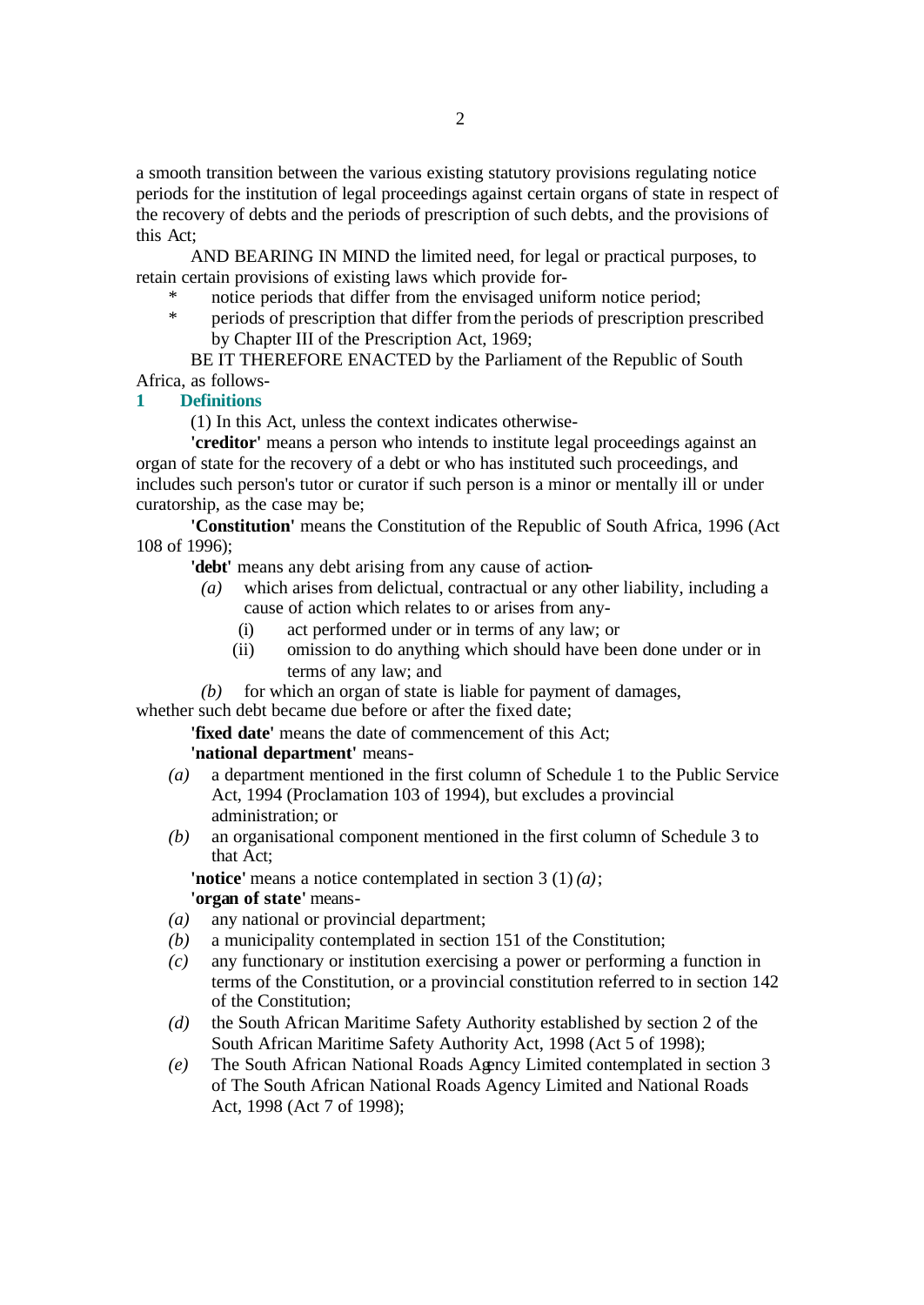*(f)* National Ports Authority Limited, contemplated in section 4 of the National Ports Act, 2005, and any entity deemed to be the National Ports Authority in terms of section 3 of that Act;

[Para. *(f)* substituted by s. 88 of Act 12 of 2005.]

*(g)* any person for whose debt an organ of state contemplated in paragraphs *(a)* to *(f)* is liable;

[Para. *(g)* added by s. 88 of Act 12 of 2005.]

**'provincial department'** means-

- *(a)* a provincial administration mentioned in the first column of Schedule 1 to the Public Service Act, 1994 (Proclamation 103 of 1994); or
- *(b)* a department within a provincial administration and mentioned in the first column of Schedule 2 to that Act.
	- (2) This Act does not apply to any debt-
- *(a)* which has been extinguished by prescription before the fixed date; or
- *(b)* which has not been extinguished by prescription before the fixed date and in respect of which any legal proceedings were instituted before the fixed date.

(3) Any legal proceedings referred to in subsection (2) *(b)* must be continued and concluded as if this Act had not been passed.

(4) For purposes of this Act, legal proceedings are instituted by service of any process, excluding a notice, on an organ of state in which a creditor claims payment of a debt.

#### **PART 1 (s 2)**

## **2 Prescription of debts, and amendment or repeal of laws and transitional arrangements relating to prescription of debts**

(1) The laws referred to in the Schedule are, as from the fixed date, amended or repealed to the extent set out in the third column of the Schedule.

(2) Subject to section 3 and subsections (3) and (4), a debt which became due -

- *(a)* before the fixed date, which has not been extinguished by prescription and in respect of which legal proceedings were not instituted before that date; or
- *(b)* after the fixed date,

will be extinguished by prescription as contemplated in Chapter III of the Prescription Act, 1969 (Act 68 of 1969), read with the provisions of that Act relating thereto.

(3) Subject to subsection (4), any period of prescription which was applicable to any debt referred to in subsection (2) *(a)*, before the fixed date, will no longer be applicable to such debt after the fixed date.

(4) *(a)* The expired portion of any period of prescription applicable to a debt referred to in subsection  $(2)(a)$ , must be deducted from the said period of prescription contemplated in Chapter III of the Prescription Act, 1969, read with the provisions of that Act relating thereto, and the balance of the period of prescription so arrived at will constitute the new unexpired portion of prescription for such debt, applicable as from the fixed date.

*(b)* If the unexpired portion of the period of prescription of a debt referred to in paragraph *(a)* will be completed within 12 months after the fixed date, that period of prescription must only be regarded as having been completed 12 months after the fixed date.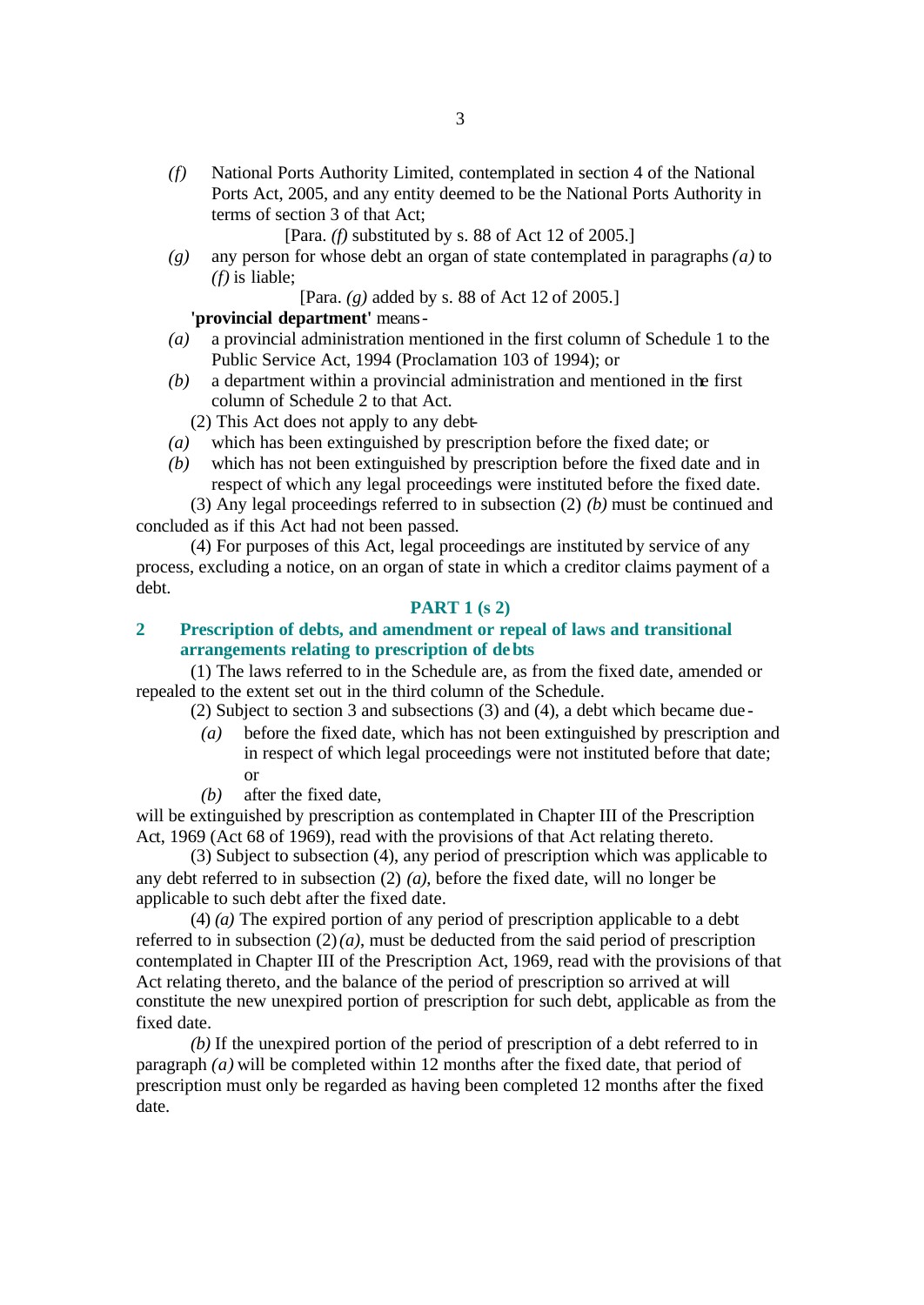#### **PART 2 (ss 3-6)**

#### **3 Notice of intended legal proceedings to be given to organ of state**

(1) No legal proceedings for the recovery of a debt may be instituted against an organ of state unless-

- *(a)* the creditor has given the organ of state in question notice in writing of his or her or its intention to institute the legal proceedings in question; or
- *(b)* the organ of state in question has consented in writing to the institution of that legal proceedings-
	- (i) without such notice; or
	- (ii) upon receipt of a notice which does not comply with all the requirements set out in subsection (2).

(2) A notice must-

- *(a)* within six months from the date on which the debt became due, be served on the organ of state in accordance with section 4 (1); and
- *(b)* briefly set out-
	- (i) the facts giving rise to the debt; and
	- (ii) such particulars of such debt as are within the knowledge of the creditor.

(3) For purposes of subsection (2) *(a)*-

- *(a)* a debt may not be regarded as being due until the creditor has knowledge of the identity of the organ of state and of the facts giving rise to the debt, but a creditor must be regarded as having acquired such knowledge as soon as he or she or it could have acquired it by exercising reasonable care, unless the organ of state wilfully prevented him or her or it from acquiring such knowledge; and
- *(b)* a debt referred to in section 2 (2) *(a)*, must be regarded as having become due on the fixed date.

(4) *(a)* If an organ of state relies on a creditor's failure to serve a notice in terms of subsection (2) *(a)*, the creditor may apply to a court having jurisdiction for condonation of such failure.

*(b)* The court may grant an application referred to in paragraph *(a)* if it is satisfied that-

- (i) the debt has not been extinguished by prescription;
- (ii) good cause exists for the failure by the creditor; and
- (iii) the organ of state was not unreasonably prejudiced by the failure.

*(c)* If an application is granted in terms of paragraph *(b)*, the court may grant leave to institute the legal proceedings in question, on such conditions regarding notice to the organ of state as the court may deem appropriate.

#### **4 Service of notice**

(1) A notice must be served on an organ of state by delivering it by hand or by sending it by certified mail or, subject to subsection (2), by sending it by electronic mail or by transmitting it by facsimile, in the case where the organ of state is-

> *(a)* a national or provincial department mentioned in the first column of Schedule 1, 2 or 3 to the Public Service Act, 1994 (Proclamation 103 of 1994), to the officer who is the incumbent of the post bearing the designation mentioned in the second column of the said Schedule 1, 2 or 3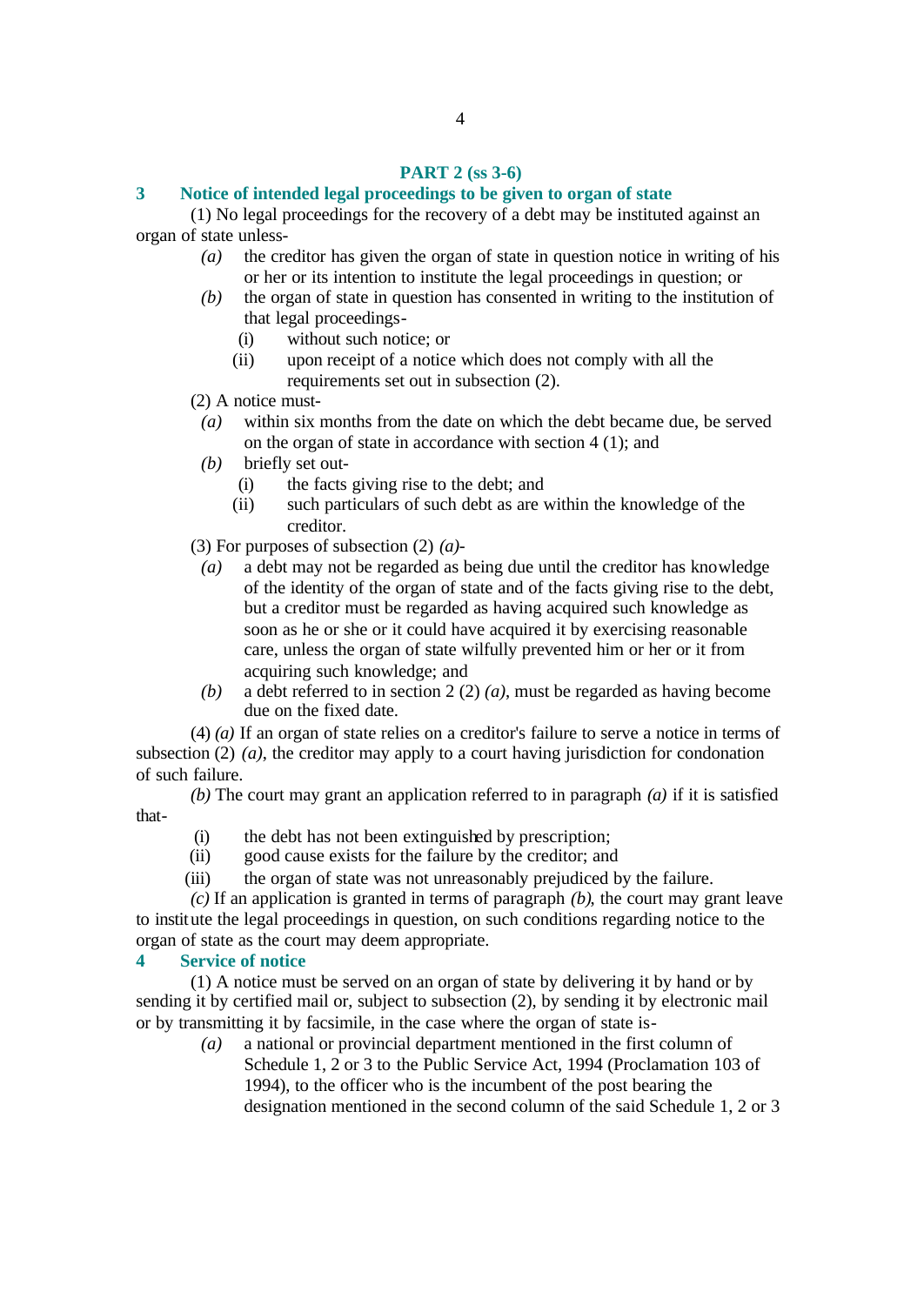opposite the name of the relevant national or provincial department;

- *(b)* a municipality, to the municipal manager appointed in terms of section 82 of the Local Government: Municipal Structures Act, 1998 (Act 117 of 1998);
- *(c)* a functionary or institution referred to in paragraph *(c)* of the definition of 'organ of state', to the chairperson, head, chief executive officer, or equivalent officer, of that functionary or institution, or where such functionary is a natural person, to that natural person;
- *(d)* the South African Maritime Safety Authority, to the chief e xecutive officer of that Authority appointed under section 22 of the South African Maritime Safety Authority Act, 1998 (Act 5 of 1998);
- *(e)* The South African National Roads Agency Limited, to the chief executive officer of that Agency appointed under section 19 of The South African National Roads Agency Limited and National Roads Act, 1998 (Act 7 of 1998); or
- *(f)* a person referred to in paragraph *(f)* of the definition of 'organ of state', to that person.

(2) If a notice has been sent by electronic mail or transmitted by facsimile as contemplated in subsection (1), the creditor must-

- *(a)* take all reasonable steps to ensure that the notice has been received by the officer or person to whom it was so sent or transmitted; and
- *(b)* within seven days after the date upon which that notice was so sent or transmitted, deliver by hand or send by certified mail a certified copy of that notice to the relevant officer or person referred to in subsection (1), which must be accompanied by an affidavit by the creditor or the person who sent or transmitted the notice-
	- (i) indicating the date on which and the time at which, and the electronic mail address or facsimile number to which, the notice was so sent or transmitted;
	- (ii) containing any proof that it was sent or transmitted;
	- (iii) setting out the steps taken in terms of paragraph *(a)*; and
	- (iv) indicating whether confirmation of the receipt of the notice has been obtained and, if applicable, the name of the officer or person who has given that confirmation.

## **5 Service of process**

(1) *(a)* Any process by which any legal proceedings contemplated in section 3 (1) are instituted must be served in the manner prescribed by the rules of the court in question for the service of process.

*(b)* Despite paragraph *(a)*, any process by which any legal proceedings contemplated in section 3 (1) are instituted and in which the -

- (i) Minister for Intelligence is the defendant or respondent, may be served on the Director-General: National Intelligence Agency or the Director-General: South African Secret Service, as the case may be;
- (ii) Minister for Safety and Security is the defendant or respondent, may be served on-

*(aa)* the National Commissioner of the South African Police Service as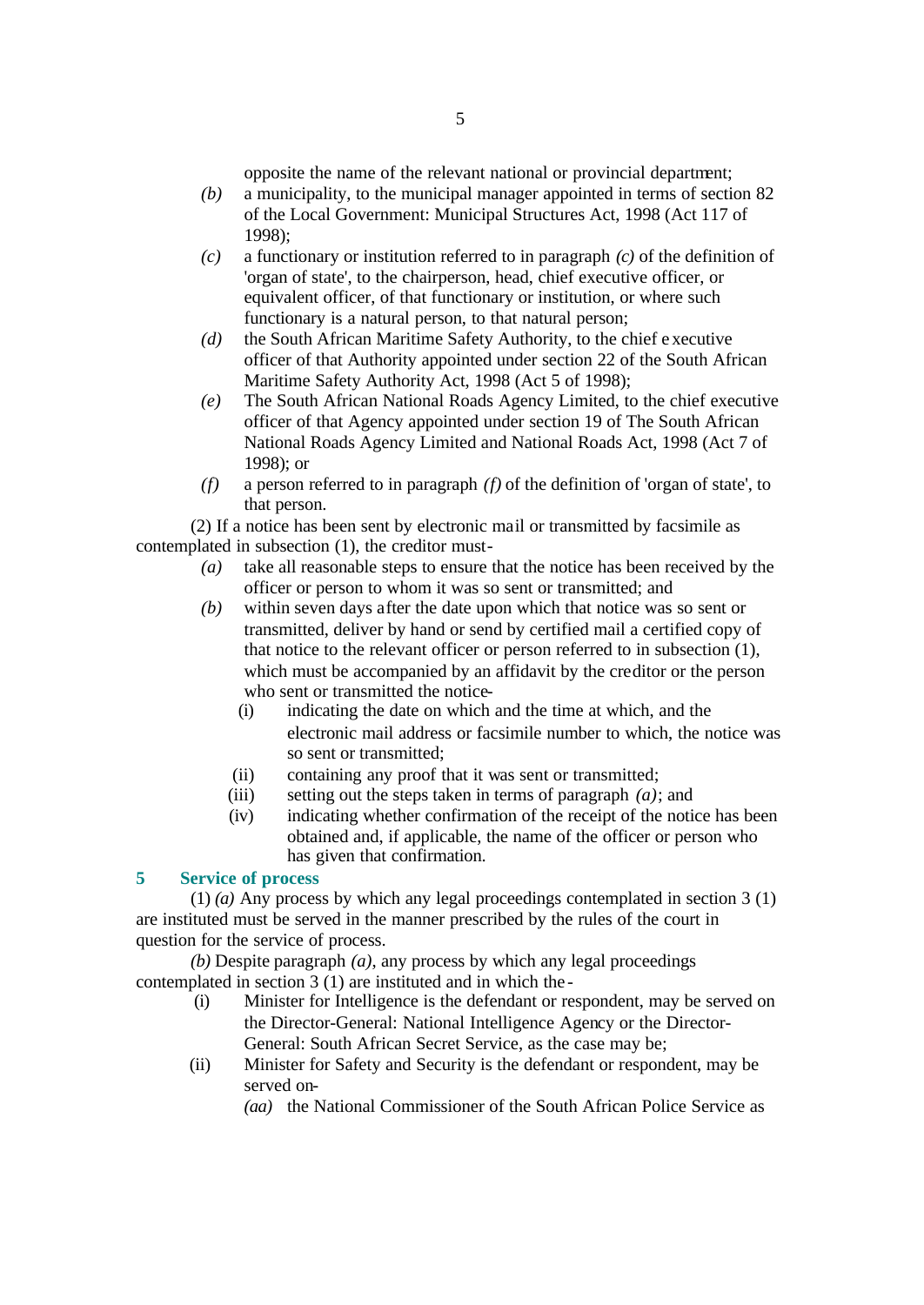defined in section 1 of the South African Police Service Act, 1995 (Act 68 of 1995); or

- *(bb)* the Provincial Commissioner of the South African Police Service as defined in section 1 of the South African Police Service Act, 1995, of the province in which the cause of action arose; or
- (iii) Minister of Correctional Services is the defendant or respondent, may be served on-
	- *(aa)* the Commissioner of Correctional Services as defined in section 1 of the Correctional Services Act, 1998 (Act 111 of 1998); or
	- *(bb)* the Provincial Commissioner of Correctional Services as defined in section 1 of the Correctional Services Act, 1998, of the province in which the cause of action arose.

(2) No process referred to in subsection (1) may be served as contemplated in that subsection before the expiry of a period of 30 days after the notice, where applicable, has been served on the organ of state in terms of section 3 (2) *(a)*.

(3) If any process referred to in subsection (1) has been served as contemplated in that subsection before the expiry of the period referred to in subsection (2), such process must be regarded as having been served on the first day after the expiry of the said period.

#### **6 Short title**

This is the Institution of Legal Proceedings against certain Organs of State Act, 2002.

| No and year of law          | <b>Short title</b>                                                                 | <b>Extent of amendment or repeal</b>                                                                                                                                                      |
|-----------------------------|------------------------------------------------------------------------------------|-------------------------------------------------------------------------------------------------------------------------------------------------------------------------------------------|
| Act 38 of 1927              | <b>Black Administration Act, 1927</b>                                              | The repeal of section 32A.                                                                                                                                                                |
| Act 57 of 1951              | Merchant Shipping Act, 1951                                                        | The repeal of section 343.<br>2. The amendment of section 344 by the<br>deletion of subsection (4).                                                                                       |
| Act 44 of 1957              | Defence Act, 1957                                                                  | The repeal of section 113.                                                                                                                                                                |
| Act 94 of 1970              | Limitation of Legal Proceedings<br>(Provincial and Local<br>Authorities) Act, 1970 | The repeal of the whole.                                                                                                                                                                  |
| Act 18 of 1973              | Mental Health Act, 1973                                                            | The amendment of section 68 by the deletion<br>of subsection (4).                                                                                                                         |
| Act 90 of 1979              | Education and Training Act,<br>1979                                                | The repeal of section 42A.                                                                                                                                                                |
| Act 70 of 1988              | Education Affairs Act (House of<br>Assembly), 1988                                 | The repeal of section 108.                                                                                                                                                                |
| Act 122 of 1992             | Audit Arrangements Act, 1992                                                       | The repeal of section 52.                                                                                                                                                                 |
| Act 38 of 1994              | Intelligence Services Act, 1994                                                    | The repeal of section 26.                                                                                                                                                                 |
| Proclamation 103 of<br>1994 | Public Service Act, 1994                                                           | The repeal of section 39.                                                                                                                                                                 |
| Act 68 of 1995              | South African Police Service<br>Act, 1995                                          | 1. The repeal of section 57.<br>2. The amendment of section 64I-<br>by the substitution for subsection<br>(a)<br>(1) of the following subsection:<br>'(1) Any legal proceedings against a |

#### **Schedule LAWS AMENDED OR REPEALED BY SECTION 2(1)**